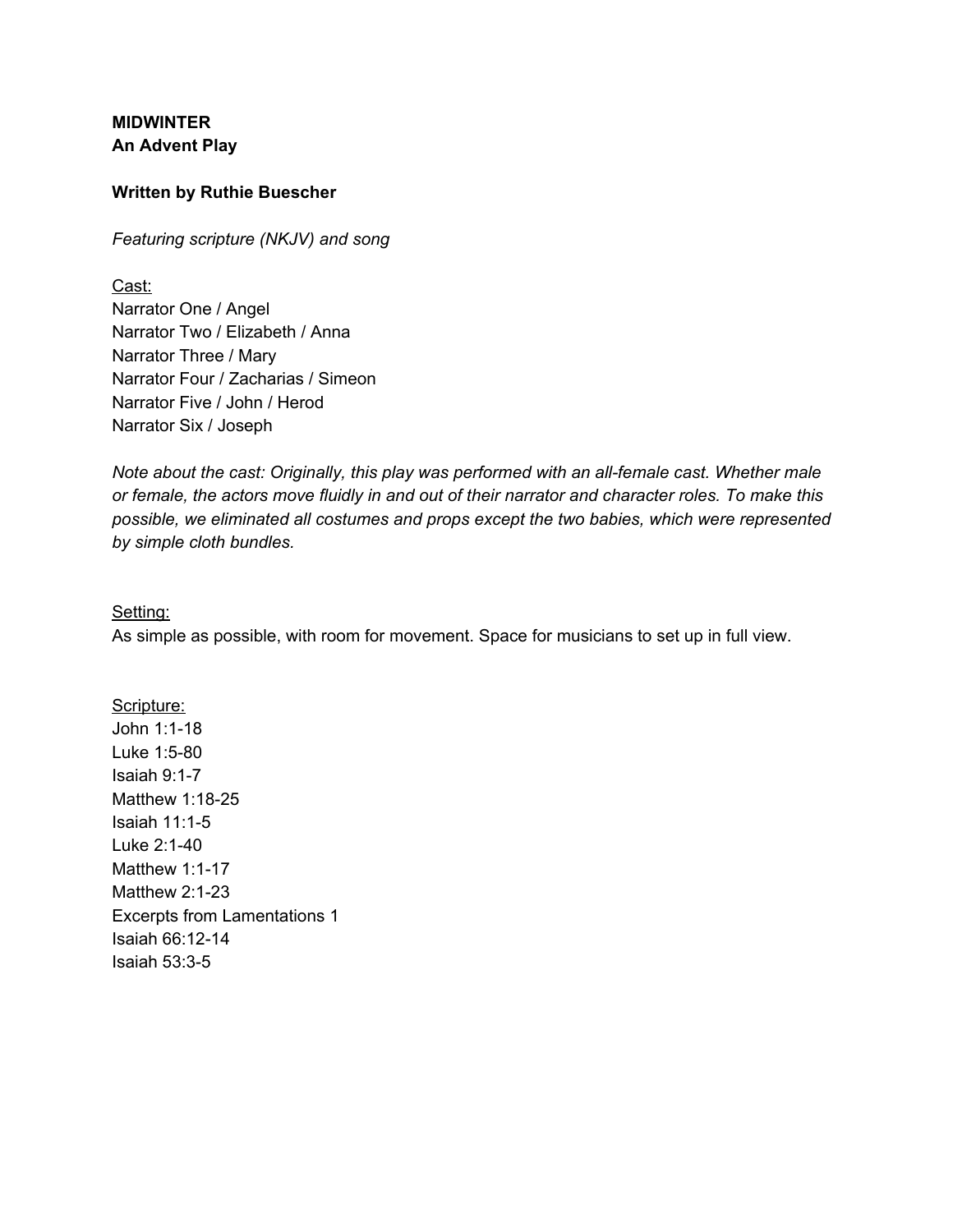Songs: Of the Father's Love Begotten O Savior of Our Fallen Race The People Who Walked in Darkness (instrumental) For Unto Us the Child is Born Mary's Song Prepare Ye the Way of the Lord O Come, O Come Emmanuel Hark, the Herald Angels Sing Moonlight Sonata (instrumental) Lamb of God Excerpt from Beethoven 7 (instrumental) Be Near Me Lord Man of Sorrows (instrumental) O Sacred Head Now Wounded (instrumental)

*Note about the music: Despite the diversity of this music list, all songs were arranged to convey a simple, elevated, somewhat folky feel. Our trio of musicians included a guitarist/classical guitarist, pianist/percussionist, and violinist. The selections were chosen for an all-female cast, so some of the songs may need to be adjusted for a mixed gender cast.*

*Additional notes: I am including notes on the original staging, but it should be noted that as a devised piece of theater, the script is malleable and should be tailored to the abilities/desires of each cast. We used movement throughout, especially during the "Triumph of Begots," to help illuminate the text, and we used the style of heightened realism--meaning that the movements were often very stylized, while the dialogue and delivery was always natural. There were also some elements of dance and sign language, which could be expanded with a cast that specializes in these areas.*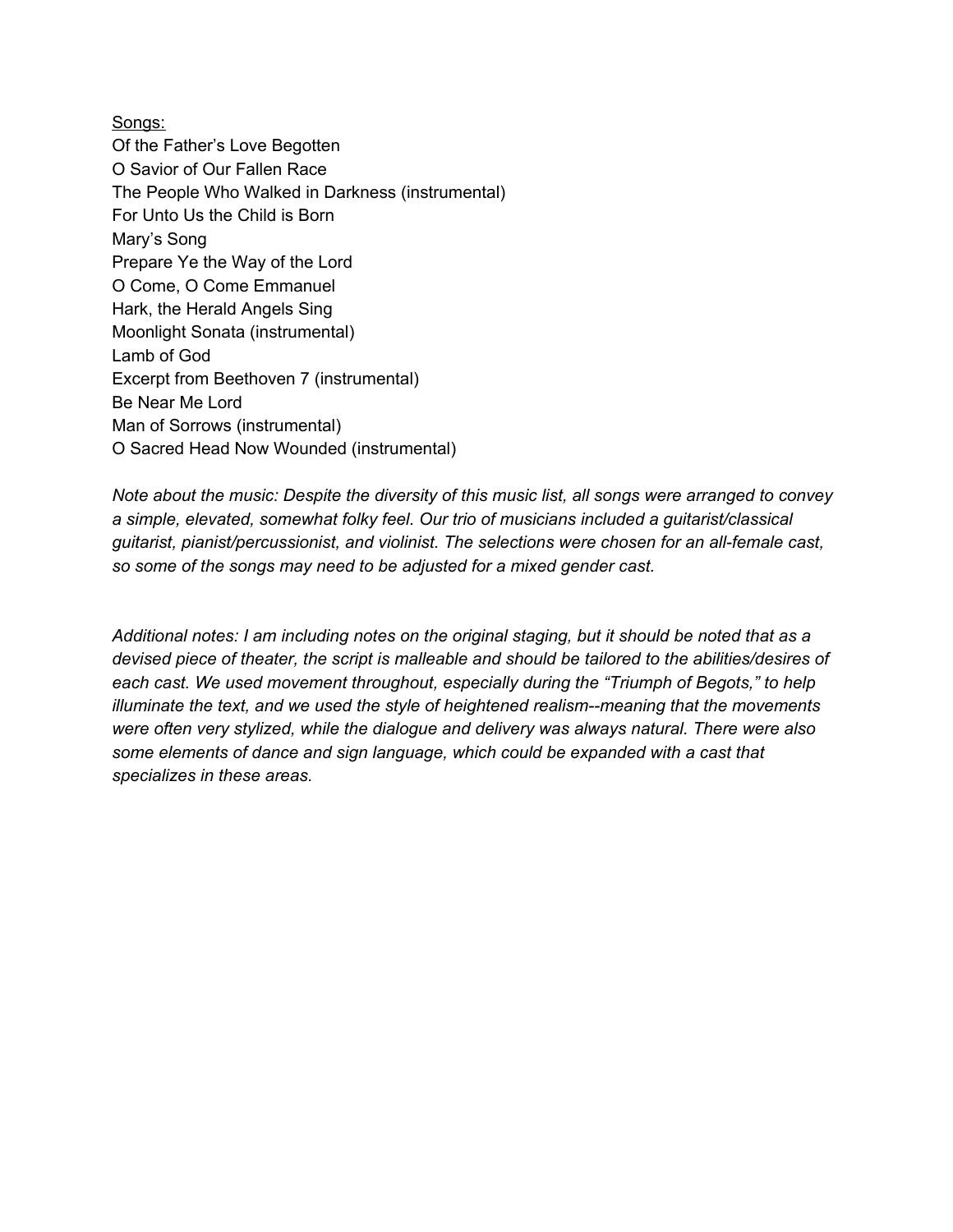# **First Movement (John 1:1-18) A DANCE**

## **SONG - NARRATOR SIX: "Of the Father's Love Begotten"**

*NARRATOR SIX enters alone and stands center stage.*

## *As he sings the final verse, NARRATORS ONE, TWO, THREE, and JOHN enter. At the conclusion of his song, NARRATOR SIX exits.*

NARRATOR THREE: In the beginning was the Word, and the Word was with God, and the Word was God. He was in the beginning with God. All things were made through Him, and without Him nothing was made that was made.

NARRATOR TWO: In Him was life, and the life was the light of men. And the light shines in the darkness, and the darkness did not comprehend it.

NARRATOR ONE: There was a man sent from God, whose name was John.

*JOHN, who is standing behind NARRATOR ONE, appears. While she speaks, NARRATOR ONE molds JOHN into position.*

*He remains frozen throughout the ensuing dialogue.*

NARRATOR ONE: This man came for a witness, to bear witness of the Light, that all through him might believe. He was not that Light, but was sent to bear witness of that Light. That was the true Light which gives light to every man coming into the world.

NARRATOR THREE: He was in the world, and the world was made through Him, and the world did not know Him.

NARRATOR TWO: He came to His own, and His own did not receive Him.

NARRATOR ONE: But as many as received Him, to them He gave the right to become children of God, to those who believe in His name: who were born,

NARRATOR TWO and THREE: not of blood,

NARRATOR ONE: nor of the will of the flesh, nor of the will of man,

NARRATOR TWO and THREE: but of God.

NARRATOR ONE: And the Word became flesh and dwelt among us,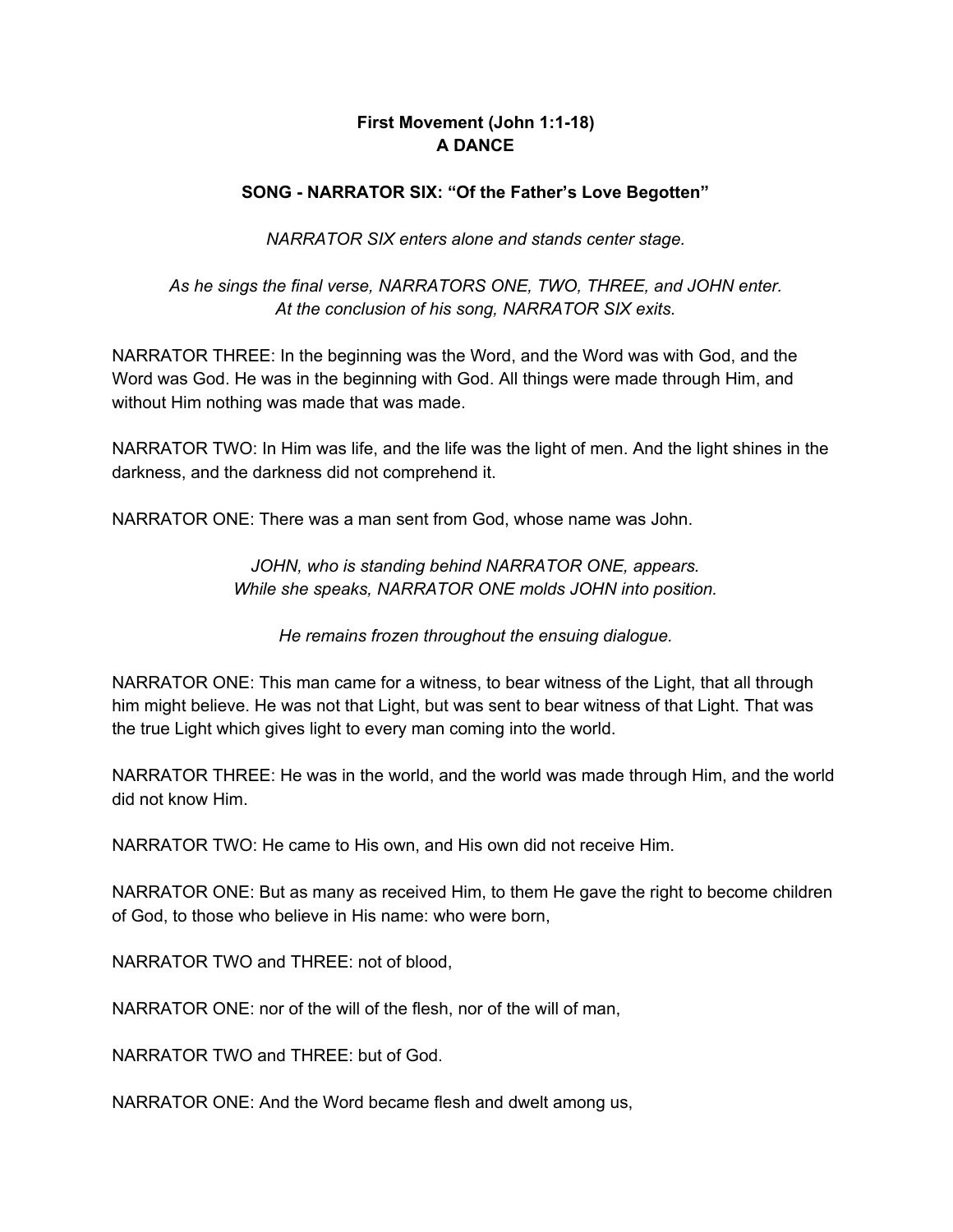NARRATOR TWO: and we beheld His glory, the glory as of the only begotten of the Father, full of grace and truth.

NARRATOR THREE: John bore witness of Him and cried out, saying,

*JOHN animates as he speaks, then becomes frozen again.*

JOHN: "This was He of whom I said, 'He who comes after me is preferred before me, for He was before me.' "

> *NARRATORS ONE, TWO, and THREE move together during these last lines, becoming a single unit.*

NARRATOR ONE: And of His fullness we have all received, and grace for grace.

NARRATOR TWO: For the law was given through Moses, but grace and truth came through Jesus Christ. No one has seen God at any time.

NARRATOR ONE: The only begotten Son

NARRATOR TWO: Who is in the bosom of the Father

NARRATOR THREE: He has declared Him.

## **SONG - JOHN: "O Savior of Our Fallen Race"**

*As JOHN sings, NARRATORS ONE, TWO, and THREE slowly peel off and exit one by one.*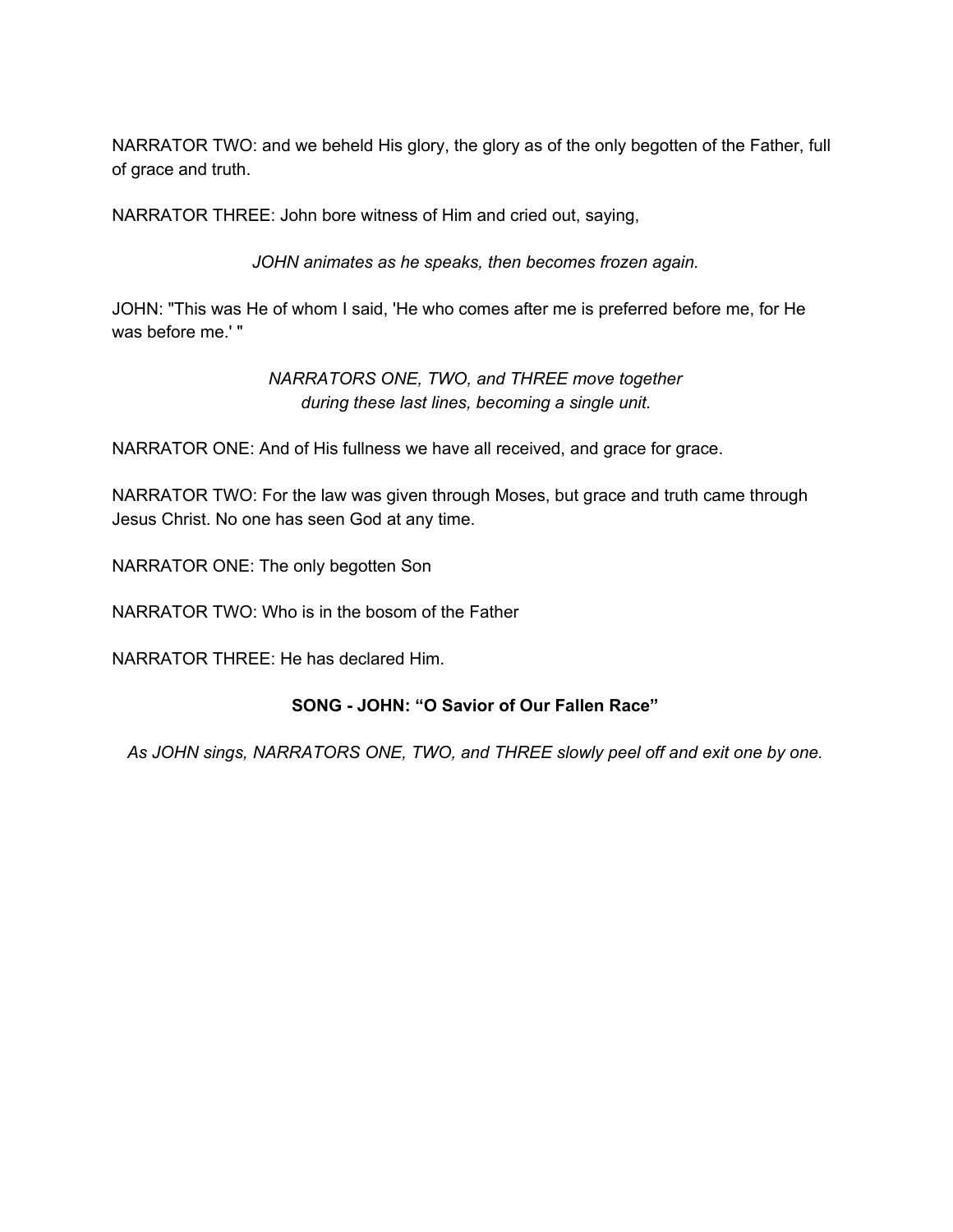## **Second Movement (Luke 1:5-80) ANNUNCIATION**

# *ALL enter, walking quickly to symbolize crowd movement. During the narration, ZACHARIUS and then ELIZABETH freeze when their names are spoken.*

NARRATOR THREE: There was in the days of Herod, the king of Judea, a certain priest named Zacharias, of the division of Abijah. His wife was of the daughters of Aaron, and her name was Elizabeth. And they were both righteous before God, walking in all the commandments and ordinances of the Lord blameless.

NARRATOR SIX: But they had no child, because Elizabeth was barren, and they were both well advanced in years. So it was, that while he was serving as priest before God in the order of his division, according to the custom of the priesthood, his lot fell to burn incense when he went into the temple of the Lord. And the whole multitude of the people was praying outside at the hour of incense.

# *ZACHARIUS moves downstage right. The others move to stage left. The ANGEL appears.*

NARRATOR THREE: Then an angel of the Lord appeared to him, standing on the right side of the altar of incense. And when Zacharias saw him, he was troubled, and fear fell upon him. But the angel said to him,

ANGEL: "Do not be afraid, Zacharias, for your prayer is heard; and your wife Elizabeth will bear you a son, and you shall call his name John. And you will have joy and gladness, and many will rejoice at his birth. For he will be great in the sight of the Lord, and shall drink neither wine nor strong drink. He will also be filled with the Holy Spirit, even from his mother's womb. And he will turn many of the children of Israel to the Lord their God. He will also go before Him in the spirit and power of Elijah, 'to turn the hearts of the fathers to the children,' and the disobedient to the wisdom of the just, to make ready a people prepared for the Lord."

NARRATOR SIX: And Zacharias said to the angel,

ZACHARIAS: "How shall I know this? For I am an old man, and my wife is well advanced in years."

NARRATOR SIX: And the angel answered and said to him,

ANGEL: "I am Gabriel, who stands in the presence of God, and was sent to speak to you and bring you these glad tidings. But behold, you will be mute and not able to speak until the day these things take place, because you did not believe my words which will be fulfilled in their own time."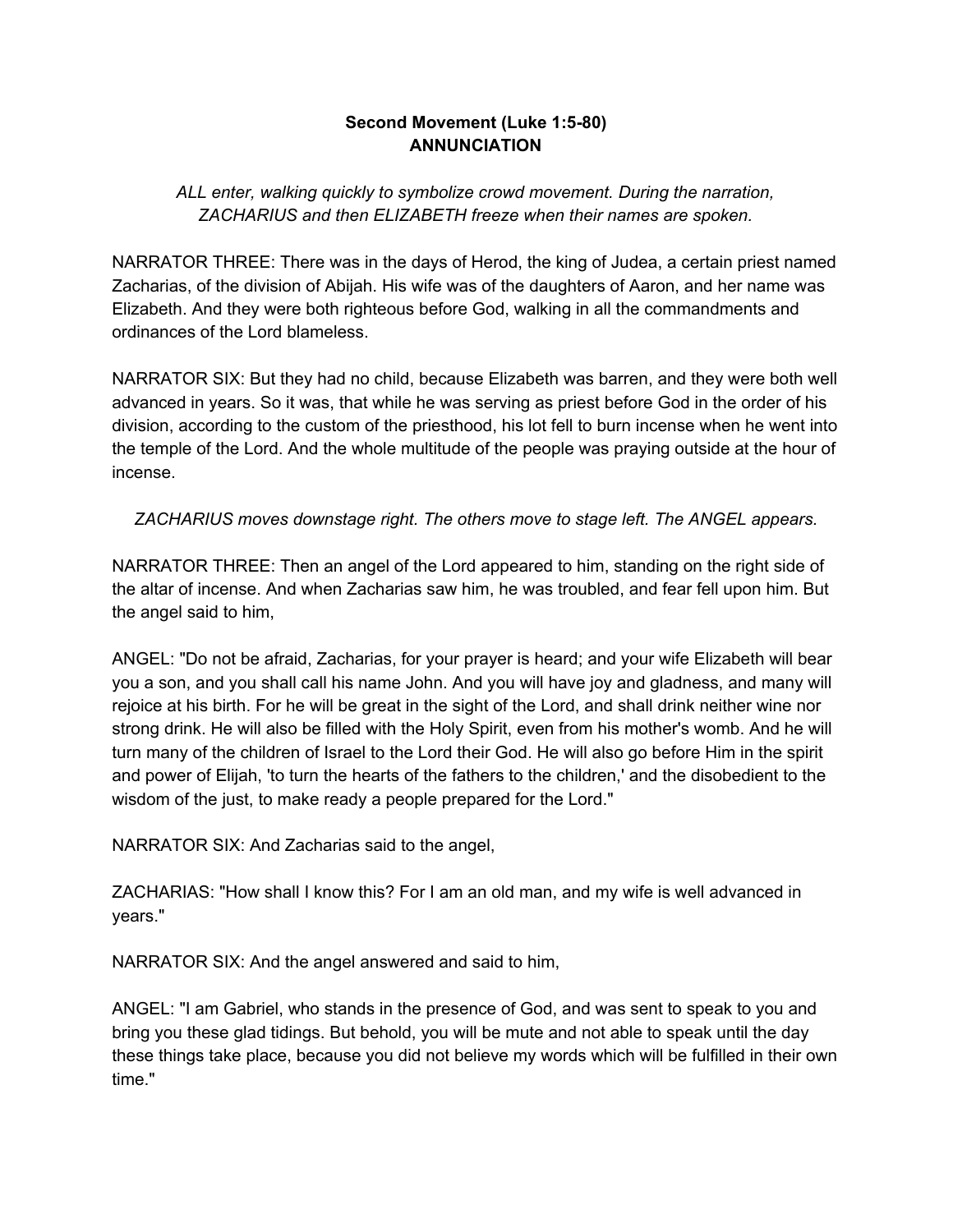## *Movement indicating the silencing of ZACHARIAS.*

## *ZACHARIUS and ELIZABETH move center stage as the narration continues.*

NARRATOR SIX: And the people waited for Zacharias, and marveled that he lingered so long in the temple. But when he came out, he could not speak to them; and they perceived that he had seen a vision in the temple, for he beckoned to them and remained speechless. And so it was, as soon as the days of his service were completed, that he departed to his own house.

NARRATOR THREE: Now after those days his wife Elizabeth conceived; and she hid herself five months, saying,

ELIZABETH: "Thus the Lord has dealt with me, in the days when He looked on me, to take away my reproach among people."

*ZACHARIUS, ELIZABETH and NARRATOR FIVE exit.*

NARRATOR SIX: Now in the sixth month the angel Gabriel was sent by God to a city of Galilee named Nazareth, to a virgin betrothed to a man whose name was Joseph, of the house of David. The virgin's name was Mary. And having come in, the angel said to her,

ANGEL: "Rejoice, highly favored one, the Lord is with you; blessed are you among women!"

NARRATOR SIX: But when she saw him, she was troubled at his saying, and considered what manner of greeting this was. Then the angel said to her,

ANGEL: "Do not be afraid, Mary, for you have found favor with God. And behold, you will conceive in your womb and bring forth a Son, and shall call His name Jesus. He will be great, and will be called the Son of the Highest; and the Lord God will give Him the throne of His father David. And He will reign over the house of Jacob forever, and of His kingdom there will be no end."

NARRATOR SIX: Then Mary said to the angel,

MARY: "How can this be, since I do not know a man?"

NARRATOR SIX: And the angel answered and said to her,

ANGEL: "The Holy Spirit will come upon you, and the power of the Highest will overshadow you; therefore, also, that Holy One who is to be born will be called the Son of God. Now indeed, Elizabeth your relative has also conceived a son in her old age; and this is now the sixth month for her who was called barren. For with God nothing will be impossible."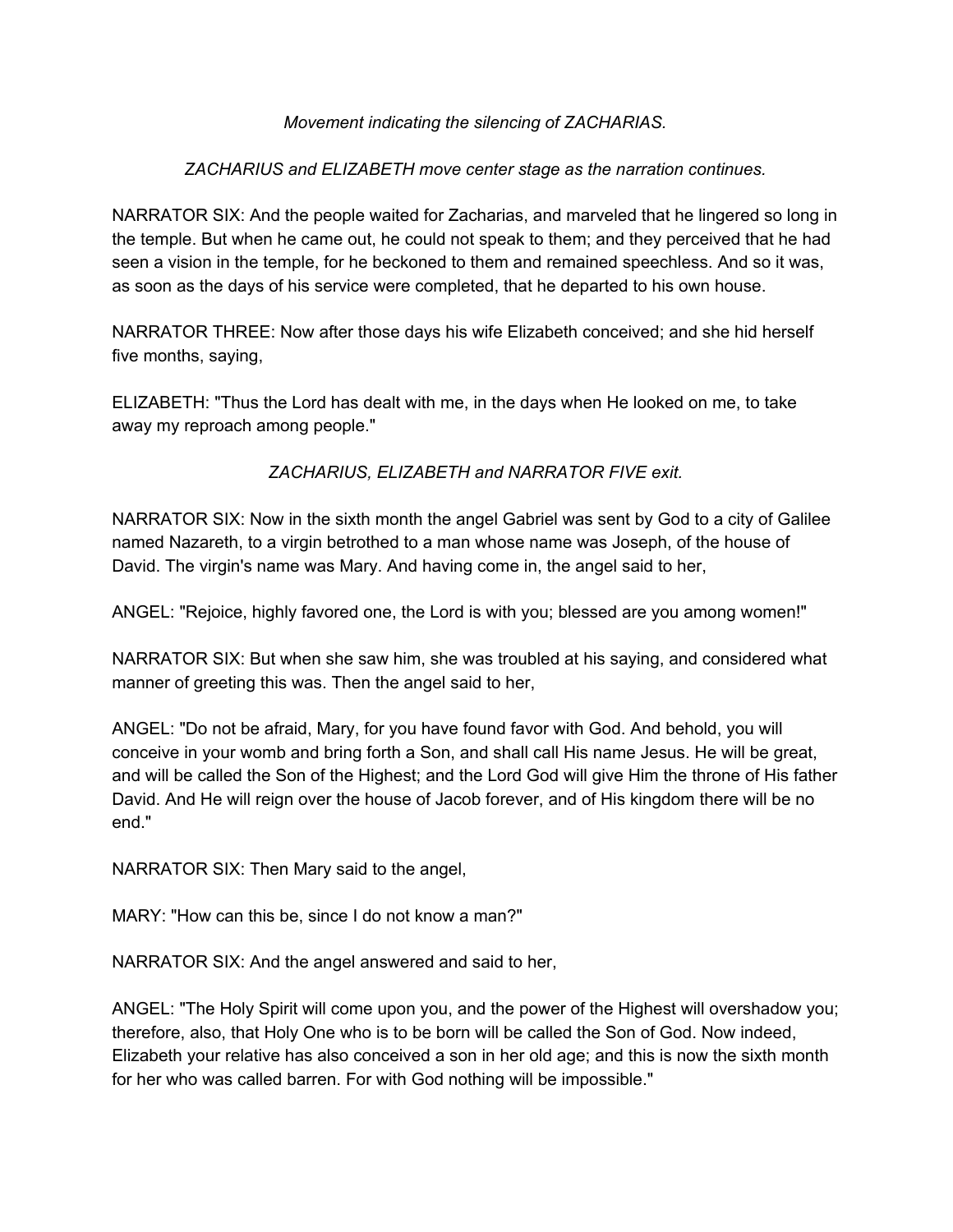NARRATOR SIX: Then Mary said,

MARY: "Behold the maidservant of the Lord! Let it be to me according to your word."

NARRATOR SIX: And the angel departed from her.

# **Interlude (Isaiah 9:1-7) THE PEOPLE WHO WALKED IN DARKNESS**

## **SONG - "The People Who Walked in Darkness" (Instrumental)**

*MARY moves center. ZACHARIUS and ELIZABETH return and stand on either side of her. ANGEL and NARRATOR SIX are upstage. Music plays under the lines.*

NARRATOR TWO: Nevertheless the gloom will not be upon her who is distressed,

As when at first He lightly esteemed The land of Zebulun and the land of Naphtali, And afterward more heavily oppressed her, By the way of the sea, beyond the Jordan, In Galilee of the Gentiles.

NARRATOR THREE: The people who walked in darkness Have seen a great light; Those who dwelt in the land of the shadow of death, Upon them a light has shined.

NARRATOR FOUR: You have multiplied the nation And increased its joy; They rejoice before You According to the joy of harvest, As men rejoice when they divide the spoil.

NARRATOR TWO: For You have broken the yoke of his burden And the staff of his shoulder, The rod of his oppressor, As in the day of Midian. For every warrior's sandal from the noisy battle, And garments rolled in blood, Will be used for burning and fuel of fire.

# **SONG - (music change): "For Unto Us A Child is Born" (instrumental)**

NARRATOR THREE: For unto us a Child is born,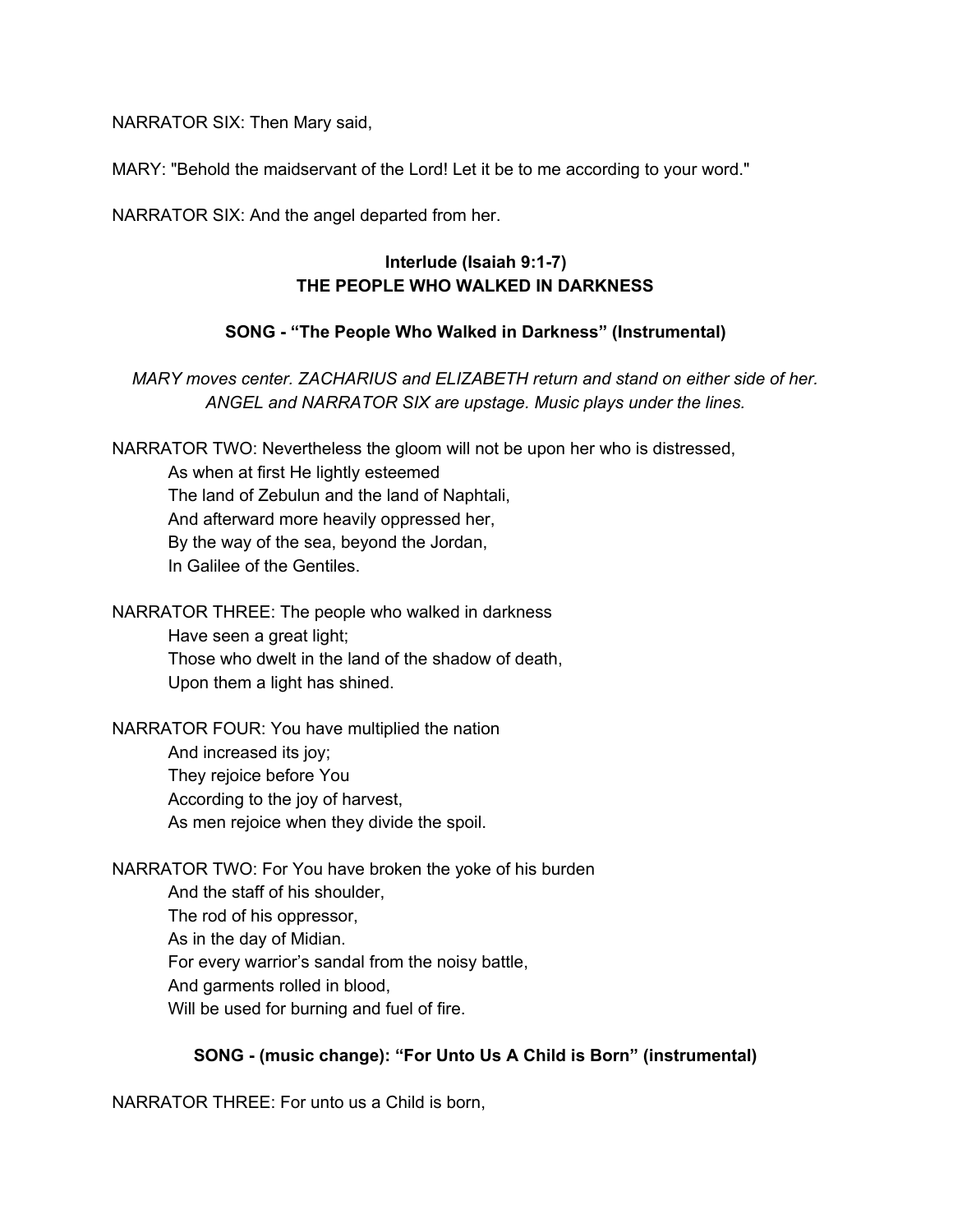Unto us a Son is given; And the government will be upon His shoulder. And His name will be called Wonderful, Counselor, Mighty God, Everlasting Father, Prince of Peace.

NARRATOR FOUR: Of the increase of His government and peace There will be no end, Upon the throne of David and over His kingdom, To order it and establish it with judgment and justice From that time forward, even forever. The zeal of the Lord of hosts will perform this.

## **SONG - ANGEL: Adaptation of "For Unto Us the Child is Born"**

*ANGEL moves in and out of the others as s/he sings. Sign language (ASL) used during the song.*

### *At the conclusion of the song, NARRATORS FOUR and SIX, and ANGEL exit.*

NARRATOR FIVE: Now Mary arose in those days and went into the hill country with haste, to a city of Judah, and entered the house of Zacharias and greeted Elizabeth. And it happened, when Elizabeth heard the greeting of Mary, that the babe leaped in her womb; and Elizabeth was filled with the Holy Spirit. Then she spoke out with a loud voice and said,

ELIZABETH: "Blessed are you among women, and blessed is the fruit of your womb! But why is this granted to me, that the mother of my Lord should come to me? For indeed, as soon as the voice of your greeting sounded in my ears, the babe leaped in my womb for joy. Blessed is she who believed, for there will be a fulfillment of those things which were told her from the Lord."

### NARRATOR FIVE: And Mary said:

MARY: "My soul magnifies the Lord,

And my spirit has rejoiced in God my Savior. For He has regarded the lowly state of His maidservant; For behold, henceforth all generations will call me blessed. For He who is mighty has done great things for me, And holy is His name. And His mercy is on those who fear Him From generation to generation. He has shown strength with His arm; He has scattered the proud in the imagination of their hearts. He has put down the mighty from their thrones,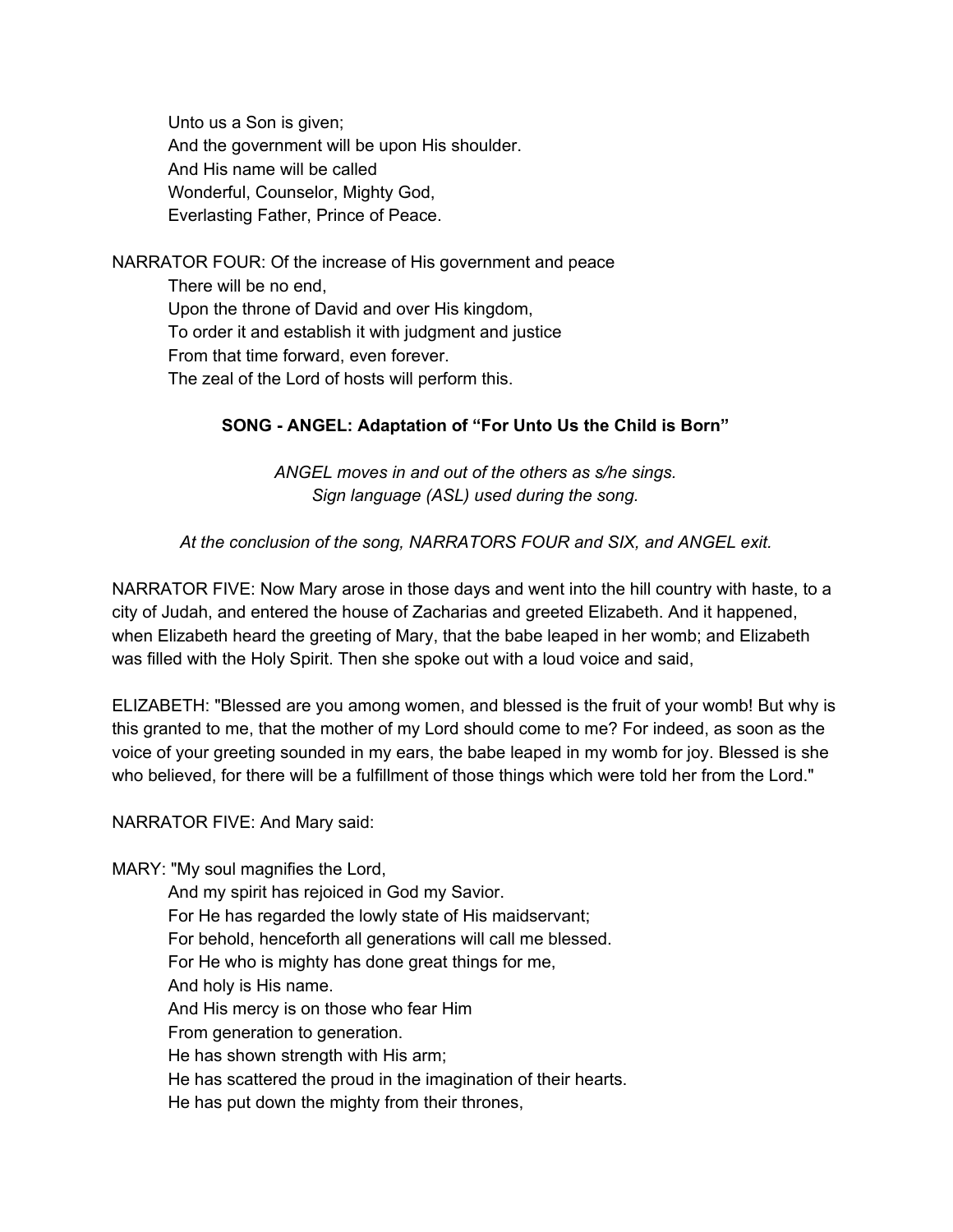And exalted the lowly. He has filled the hungry with good things, And the rich He has sent away empty. He has helped His servant Israel, In remembrance of His mercy, As He spoke to our fathers, To Abraham and to his seed forever."

# **SONG - MARY: "Mary's Song"**

*MARY interacts with ELIZABETH while she sings. NARRATOR FIVE sits and watches.*

NARRATOR FIVE: And Mary remained with her about three months, and returned to her house.

*MARY and ELIZABETH embrace. MARY exits.*

## *NARRATOR SIX returns to the stage. As he speaks, ZACHARIUS brings the baby and hands him to ELIZABETH.*

NARRATOR SIX: Now Elizabeth's full time came for her to be delivered, and she brought forth a son. When her neighbors and relatives heard how the Lord had shown great mercy to her, they rejoiced with her.

NARRATOR FIVE: So it was, on the eighth day, that they came to circumcise the child; and they would have called him by the name of his father, Zacharias. His mother answered and said,

ELIZABETH: "No; he shall be called John."

NARRATOR SIX: But they said to her,

NARRATOR FIVE AND SIX: "There is no one among your relatives who is called by this name."

NARRATOR FIVE: So they made signs to his father--what he would have him called. And he asked for a writing tablet, and wrote, saying,

ZACHARIAS: (Holds up a tablet that reads: "His name is John.")

NARRATOR SIX: So they all marveled. Immediately his mouth was opened and his tongue loosed, and he spoke, praising God. Then fear came on all who dwelt around them; and all these sayings were discussed throughout all the hill country of Judea. And all those who heard them kept them in their hearts, saying,

NARRATOR FIVE AND SIX: "What kind of child will this be?"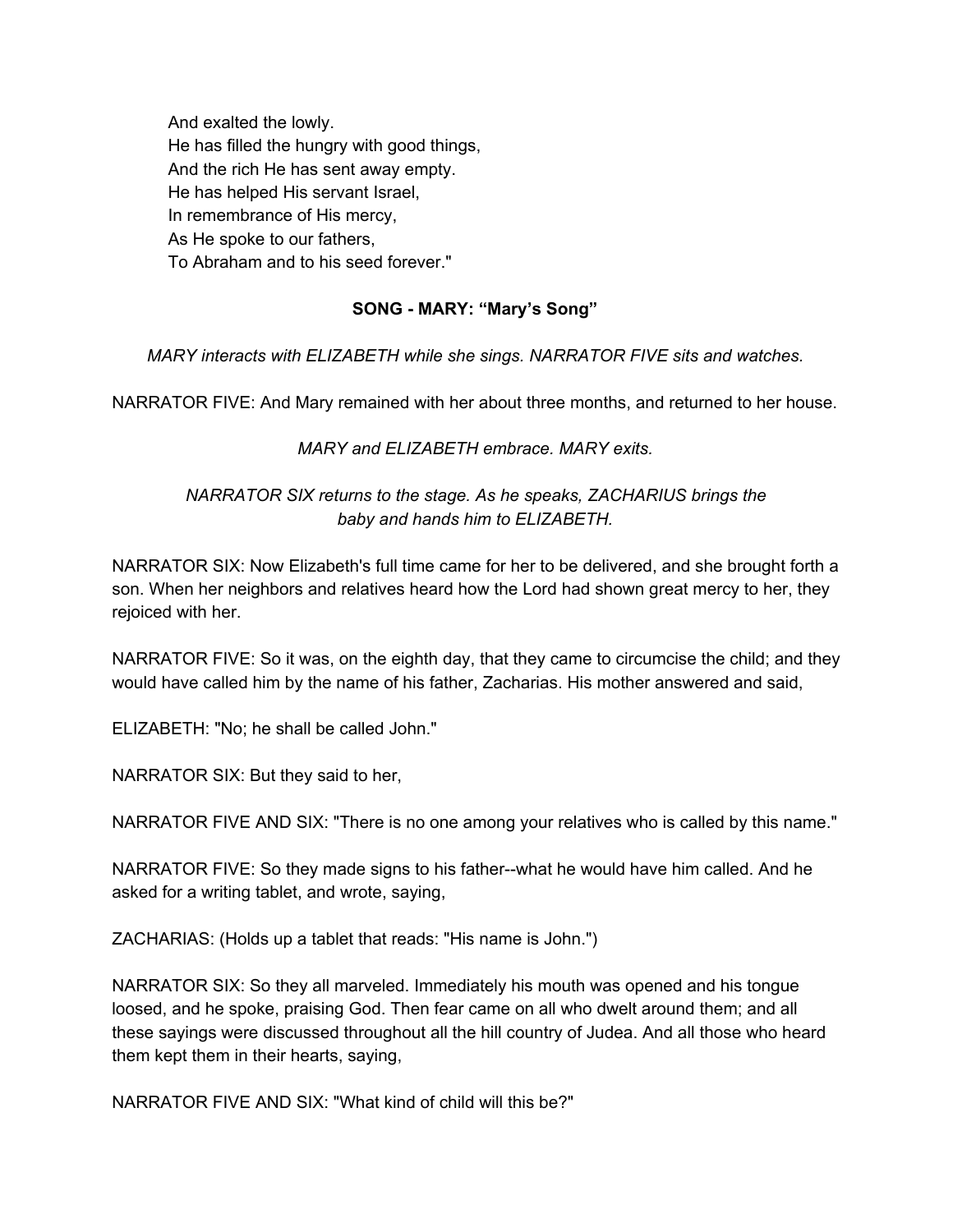NARRATOR FIVE: And the hand of the Lord was with him.

NARRATOR SIX: Now his father Zacharias was filled with the Holy Spirit, and prophesied, saying:

ZACHARIAS: "Blessed is the Lord God of Israel, For He has visited and redeemed His people, And has raised up a horn of salvation for us In the house of His servant David, As He spoke by the mouth of His holy prophets, Who have been since the world began. That we should be saved from our enemies And from the hand of all who hate us, To perform the mercy promised to our fathers And to remember His holy covenant, The oath which He swore to our father Abraham: To grant us that we, Being delivered from the hand of our enemies, Might serve Him without fear, In holiness and righteousness before Him all the days of our life. And you, child, will be called the prophet of the Highest; For you will go before the face of the Lord to prepare His ways, To give knowledge of salvation to His people By the remission of their sins, Through the tender mercy of our God, With which the Dayspring from on high has visited us; To give light to those who sit in darkness and the shadow of death, To guide our feet into the way of peace."

NARRATOR FIVE: So the child grew and became strong in spirit, and was in the deserts till the day of his manifestation to Israel.

## **SONG - ZACHARIUS (optional: JOHN): "Prepare Ye the Way of the Lord"**

*ZACHARIUS begins the song, singing the first two lines alone. The full cast joins in. With high energy, they move into the audience, take baskets filled with flowers and pass them out to the audience while continuing to sing. Joyful, playful, and celebratory. At the conclusion of the song, MARY and JOSEPH are alone onstage.*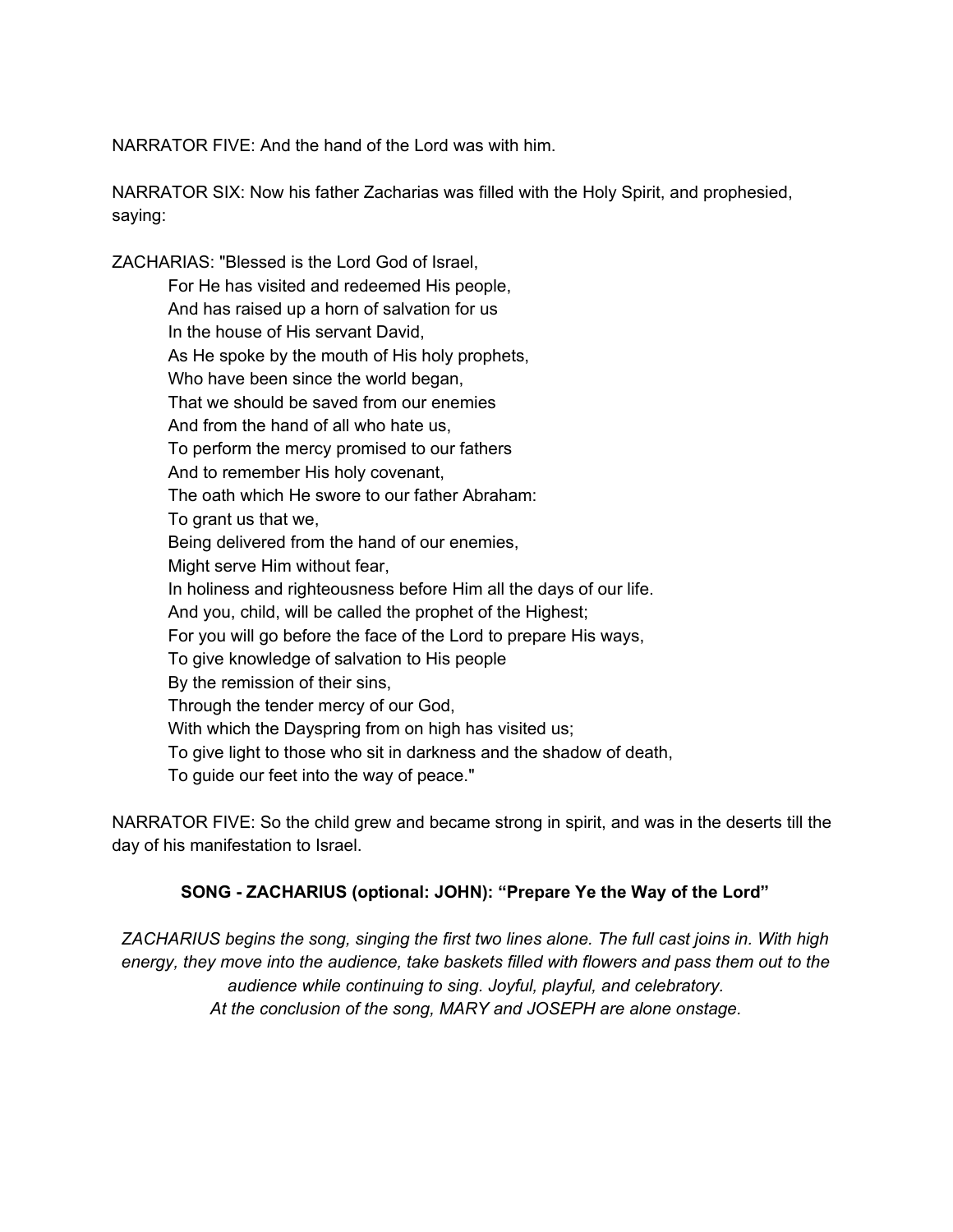# **Third Movement (Matthew 1:18-25, Isaiah 11:1-5) A JUST MAN**

### *ANGEL appears as MARY speaks.*

MARY: Now the birth of Jesus Christ was as follows: After His mother Mary was betrothed to Joseph, before they came together, she was found with child of the Holy Spirit. Then Joseph her husband, being a just man, and not wanting to make her a public example, was minded to put her away secretly. But while he thought about these things, behold, an angel of the Lord appeared to him in a dream, saying,

ANGEL: "Joseph, son of David, do not be afraid to take to you Mary your wife, for that which is conceived in her is of the Holy Spirit. And she will bring forth a Son, and you shall call His name Jesus, for He will save His people from their sins."

## *ANGEL exits.*

MARY: So all this was done that it might be fulfilled which was spoken by the Lord through the prophet, saying: "Behold, the virgin shall be with child, and bear a Son, and they shall call His name Immanuel," which is translated, "God with us."

JOSEPH: There shall come forth a Rod from the stem of Jesse,

And a Branch shall grow out of his roots. The Spirit of the Lord shall rest upon Him, The Spirit of wisdom and understanding, The Spirit of counsel and might, The Spirit of knowledge and of the fear of the Lord. His delight is in the fear of the Lord, And He shall not judge by the sight of His eyes, Nor decide by the hearing of His ears; But with righteousness He shall judge the poor, And decide with equity for the meek of the earth; He shall strike the earth with the rod of His mouth, And with the breath of His lips He shall slay the wicked. Righteousness shall be the belt of His loins, And faithfulness the belt of His waist.

MARY: Then Joseph, being aroused from sleep, did as the angel of the Lord commanded him and took to him his wife, and did not know her till she had brought forth her firstborn Son. And he called His name Jesus.

*JOSEPH and MARY make contact as music begins. MARY exits.*